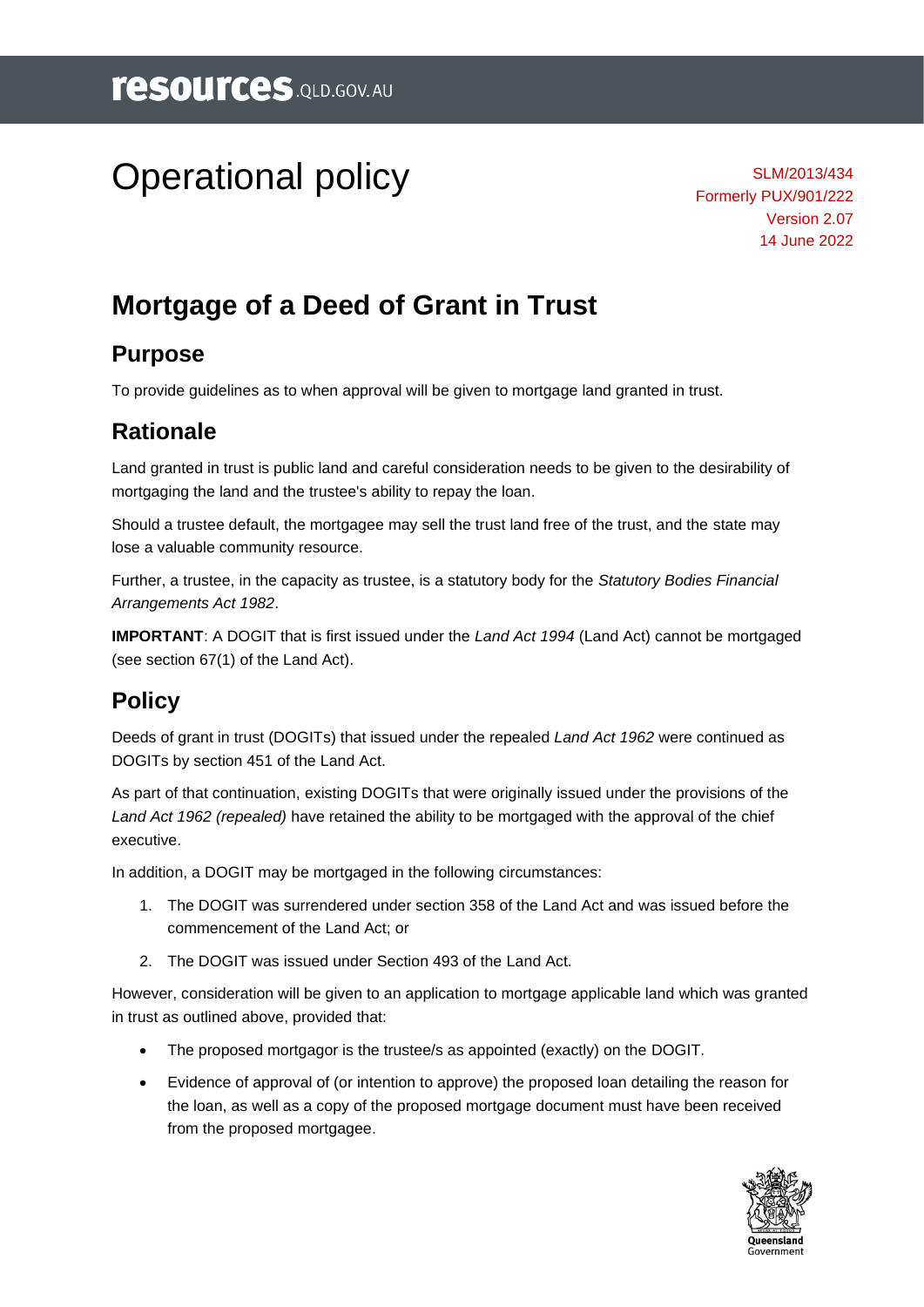- The proposed mortgagee and terms and conditions of the proposed mortgage must be acceptable, including that the terms and conditions of the proposed mortgage are consistent with the provisions of the Land Act, and do not affect the state's interests in the DOGIT.
- The funds of the loan must be used on the trust land for the purpose for which the trust was granted as required under section 67(6) of the Land Act.
- An assessment by the Department of Resources of the trustee's financial ability to repay the proposed loan must be undertaken.
- A suitable land management plan must be in place/been lodged for the DOGIT.
- A condition of the chief executive's approval to mortgage is that the mortgage must be registered (in the Land Registry).

The approval from the Treasurer to the borrowings as required under section 35(3)(a) of the *Statutory Bodies Financial Arrangements Act 1982* will also be required.

#### **Legislation**

*Land Act 1962 (repealed)*

*Land Act 1994*

*Statutory Bodies Financial Arrangements Act 1982*

#### **Related documents**

Operational policy – [Creation of trust land \(SLM/2013/479 = PUX/901/207\)](https://www.resources.qld.gov.au/?a=109113:policy_registry/creation-trust-land.pdf&ver=3.06)

Guideline – [Land management planning for trust land \(SLM/2021/5632\)](https://www.resources.qld.gov.au/?a=109113:policy_registry/land-management-planning-for-trust-land.pdf&ver=1.00)

### **Human Rights**

The department is committed to respecting, protecting and promoting human rights. Under the *Human Rights Act 2019*, the department has an obligation to act and make decisions in a way that is compatible with human rights and, when making a decision, to give proper consideration to human rights. To the extent an act or decision under this document may engage human rights under the *Human Rights Act 2019*, regard will be had to that Act in undertaking the act or making the decision.

#### **Approval**

| <b>Position</b>                                                | <b>Name</b>     | <b>Effective Date</b> |
|----------------------------------------------------------------|-----------------|-----------------------|
| Acting Director, Land Services, Land and Native Title Services | I Roslvn Hooper | 26/08/2019            |

#### **Version history**

| Version | Date       | <b>Comments</b>                            |
|---------|------------|--------------------------------------------|
|         | 24/12/1997 | Endorsed                                   |
| 1.1     | 01/07/2005 | Conversion Project - New WORD/XML template |